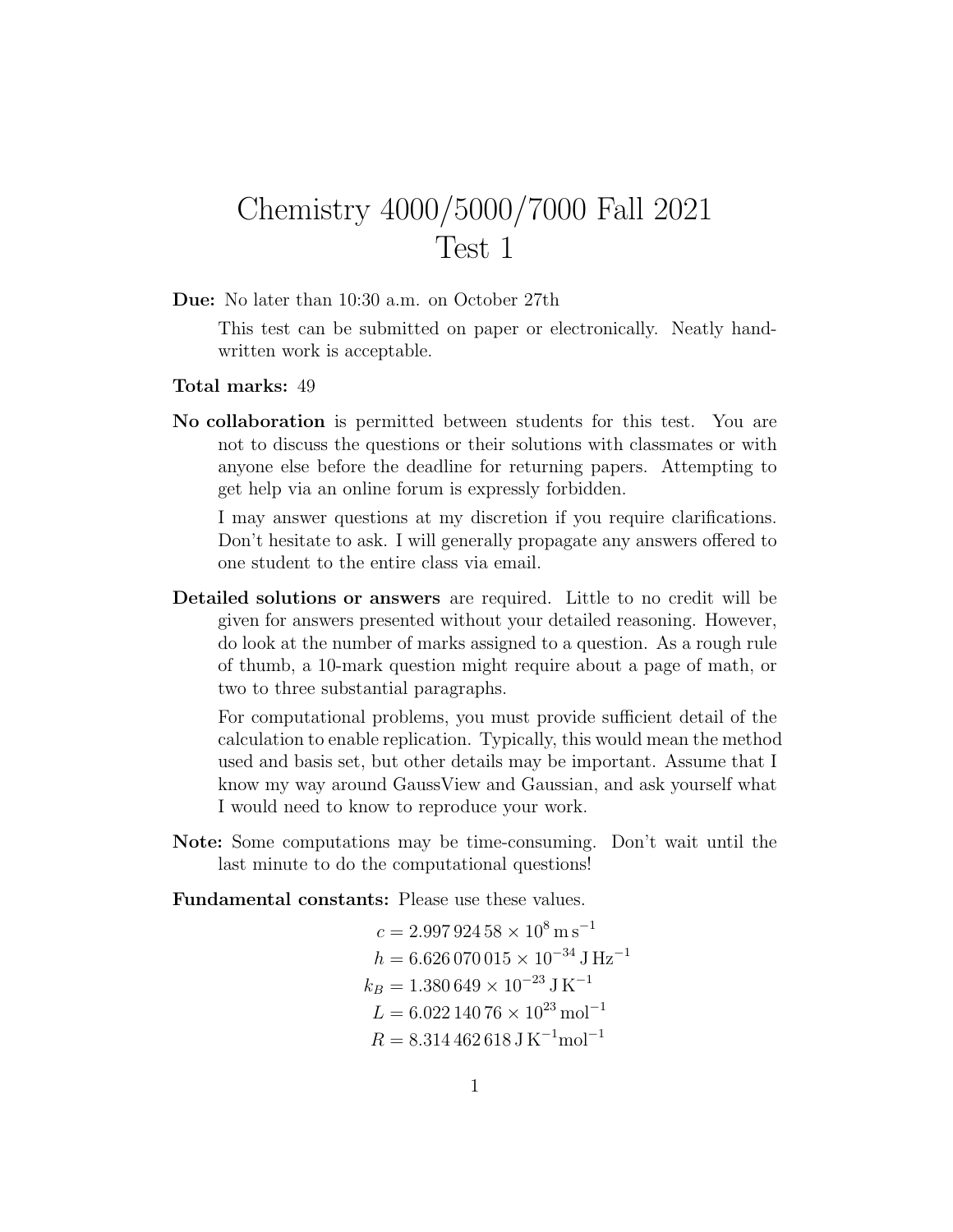1. The following elementary reaction is important in combustion pro- 12 marks cesses:

$$
^{\bullet}\mathrm{OOH}_{\left(g\right)} + ^{\bullet}\mathrm{OH}_{\left(g\right)} \rightarrow \mathrm{H}_2\mathrm{O}_{\left(g\right)} + \mathrm{O}_{2(g)}
$$

The pre-exponential factor of this reaction is  $5.01 \times 10^{10}$  L mol<sup>-1</sup>s<sup>-1</sup> and the activation energy is  $E_a = 4.18 \,\mathrm{kJ\,mol^{-1}}$ .

- (a) Calculate the rate constant at 'Fahrenheit  $451'$ <sup>1</sup> (233 °C). [2 marks]
- (b) Calculate the collision cross-section for this reaction assuming a typical combustion temperature of 2200 K (a typical combustion temperature in internal combustion engines.) Using a quantitative argument, which may require additional data, calculations or estimates, determine whether your calculated cross-section suggests a collision-limited reaction or not. Make sure you indicate the source of any data, unless it is entirely routine chemical data like molar masses. [10 marks]
- 2.  ${}^{35}Cl_2$  has a vibrational wavenumber of 559.71 cm<sup>-1</sup>. Calculate the vi- 3 marks brational partition function of  ${}^{35}Cl_2$  with respect to the bottom of its potential energy well at 350 ◦C.
- 3. In class, we saw that reactive scattering theory "magically" gives the 10 marks simple collision theory rate constant if

$$
\sigma_R(\epsilon_k) = \begin{cases}\n0 & \text{for } \epsilon_k < \epsilon_a \\
\sigma^*(1 - \epsilon_a/\epsilon_k) & \text{for } \epsilon_k \ge \epsilon_a\n\end{cases}
$$

You might have wondered if this result is particular to this form of the total reactive cross-section. (It's the kind of thing that theoreticians stare up at the ceiling thinking about late at night.) Let's try a different form for  $\sigma_R$ , namely

$$
\sigma_R(\epsilon_k) = \begin{cases} 0 & \text{for } \epsilon_k < \epsilon_a \\ \sigma^* \arctan\left(\frac{\epsilon_k - \epsilon_a}{k_B T}\right) & \text{for } \epsilon_k \ge \epsilon_a \end{cases}
$$

Like the case studied in class, this reactive cross-section is a continuous function of  $\epsilon_k$ , going to zero as  $\epsilon_k \to \epsilon_a^+$ .

<sup>1</sup>For the Ray Bradbury fans in the class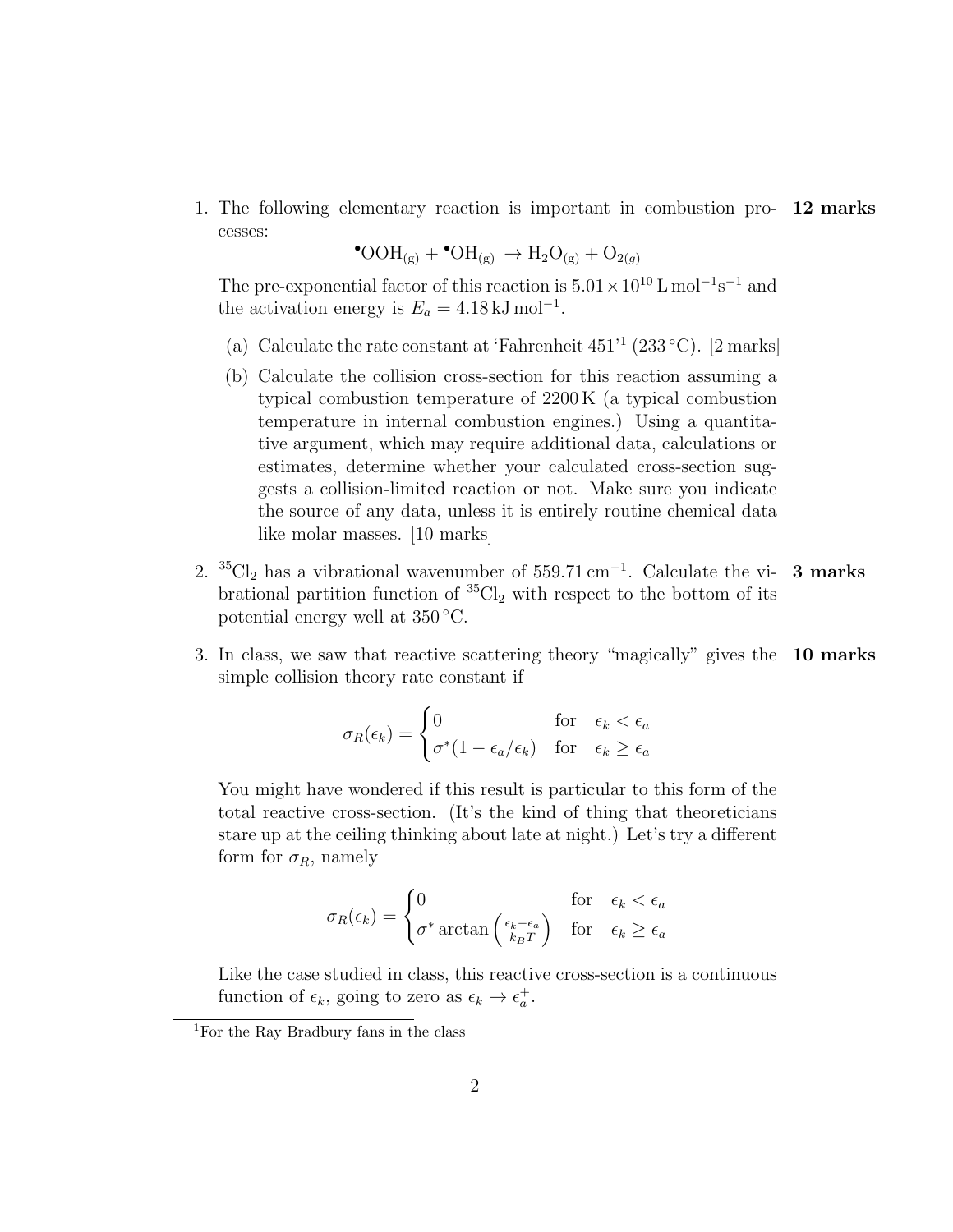Calculate the rate constant using reactive scattering theory for this 'arctan' reactive cross-section. Do you get a rate constant similar in form to that from simple collision theory?

The integrals you need cannot be evaluated analytically, but they can be numerically integrated.<sup>2</sup> Here are some useful integrals:

$$
\int_0^\infty \arctan(x)e^{-x}dx = 0.6214
$$

$$
\int_0^\infty x \arctan(x)e^{-x}dx = 0.9648
$$

The key to this problem is making a substitution such that you end up with an  $arctan(x)$  term in the integrand.

4. (a) Obtain a potential energy curve vs the F-C-C-Cl dihedral angle 24 marks for  $CH_2FCH_2Cl.$  [5 marks]

Note: This will take a while. If your job gets interrupted, or if you have to stop it manually, you can restart it from where you left off. (The Gaussian window has a stop button that looks like this:  $\blacksquare$ .) To continue an interrupted scan, open up the log file, dismiss the error message that pops up, look at the scan, and save the data. Note the angle corresponding to the last point. Start a new scan from this angle (adjusting the number of points as needed). Make sure to rename your file before you run it in order to avoid overwriting your existing results! Once you have finished, you can use a text editor to copy the points from your data files into a single file for plotting. You can then use any program you like for plotting (a spreadsheet, Matlab, . . . ).

<sup>2</sup>There are actually 'analytic' solutions, but they involve strange functions like the so-called cosine integral,  $\text{Ci}(x) = -\int_x^{\infty} \cos t \, dt/t$ .